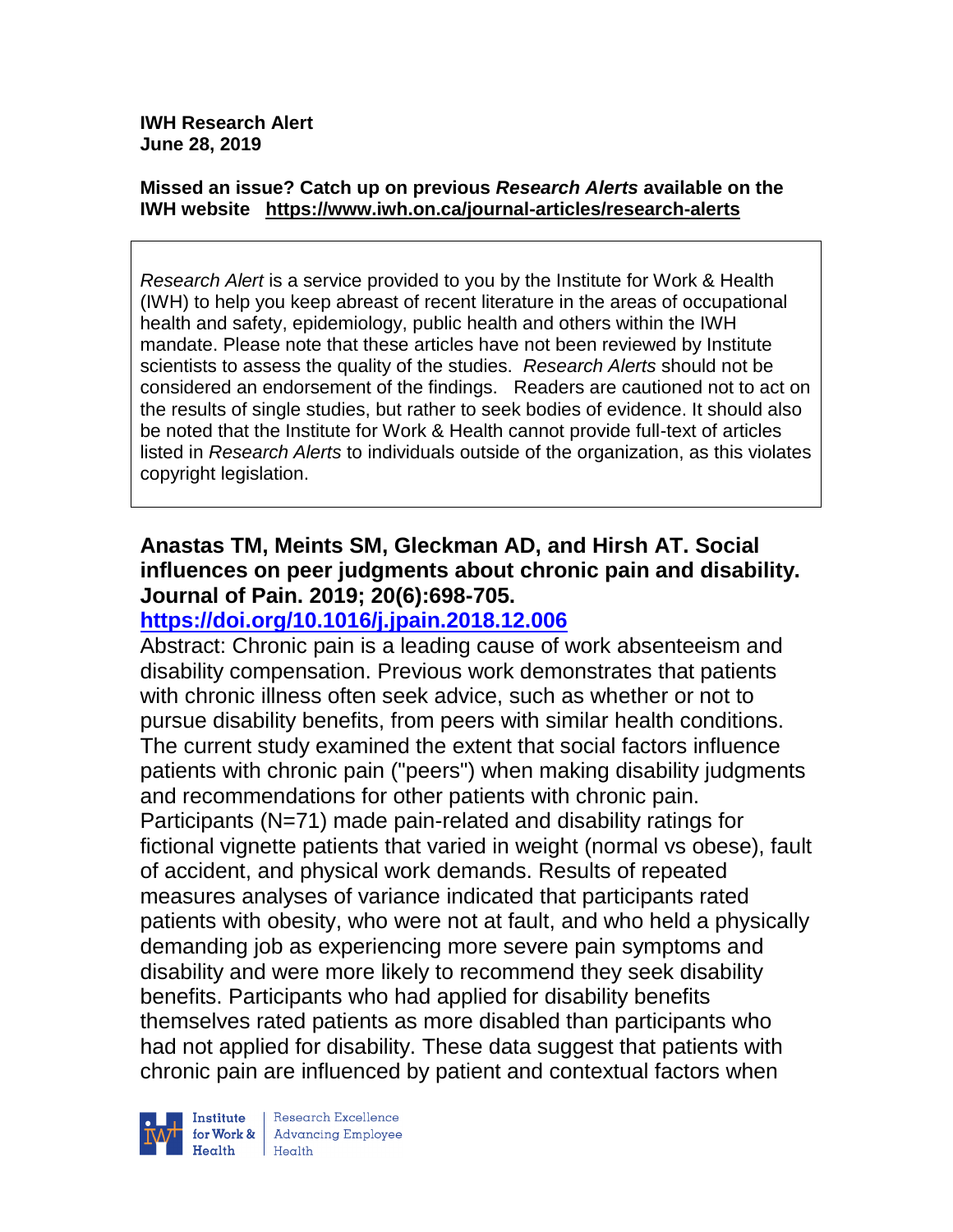making pain-related and disability judgments for peers. These judgments may impact patient decision making via peer support programs and online forums. PERSPECTIVE: This study suggests that patients with chronic pain are influenced by patient weight, fault of accident, and physical work demands when making judgments about pain and disability for peers. Future studies should examine the extent such peer-to-peer recommendations influence actual disabilityseeking behaviors for pain

### **Cashin AG, Lee H, Lamb SE, Hopewell S, Mansell G, Williams CM, et al. An overview of systematic reviews found suboptimal reporting and methodological limitations of mediation studies investigating causal mechanisms. Journal of Clinical Epidemiology. 2019; 111:60-68.**

## **<https://doi.org/10.1016/j.jclinepi.2019.03.005>**

Abstract: OBJECTIVES: The objective of this study was to investigate whether systematic reviews of mediation studies identify limitations in reporting quality and methodological conduct. STUDY DESIGN AND SETTING: We conducted an overview of systematic reviews. We searched four databases (MEDLINE, PsycINFO, Cochrane Database of Systematic Reviews, and PubMed) to identify systematic reviews of studies that used mediation analysis to investigate mechanisms of health care interventions or exposures in clinical populations between 2007 and 2017. Two reviewers independently screened titles and abstracts. Summary data on the characteristics, reporting quality, and methodological conduct of the studies included in the systematic reviews were extracted independently by two reviewers. The protocol was prospectively registered on PROSPERO (CRD42017059834). RESULTS: Fifty-four systematic reviews were included, representing 11 health care fields, 26 health conditions, and 2008 mediation studies. Eighteen of fifty-four systematic reviews (33%) explicitly stated that the reporting of primary studies was suboptimal. Of these, 14/18 (78%) reviews noted incomplete reporting of effect sizes and precision estimates from mediation analyses. Twenty-nine of fifty-four systematic reviews (54%) identified limitations in the methodological conduct of primary studies. CONCLUSION: The reporting and methodological conduct of studies investigating mechanisms in health care seems to be suboptimal. Guidance is needed to improve the quality, completeness, and transparency of mediation studies



| Research Excellence Institute<br>
for Work & Advancing Employee<br>
Health Health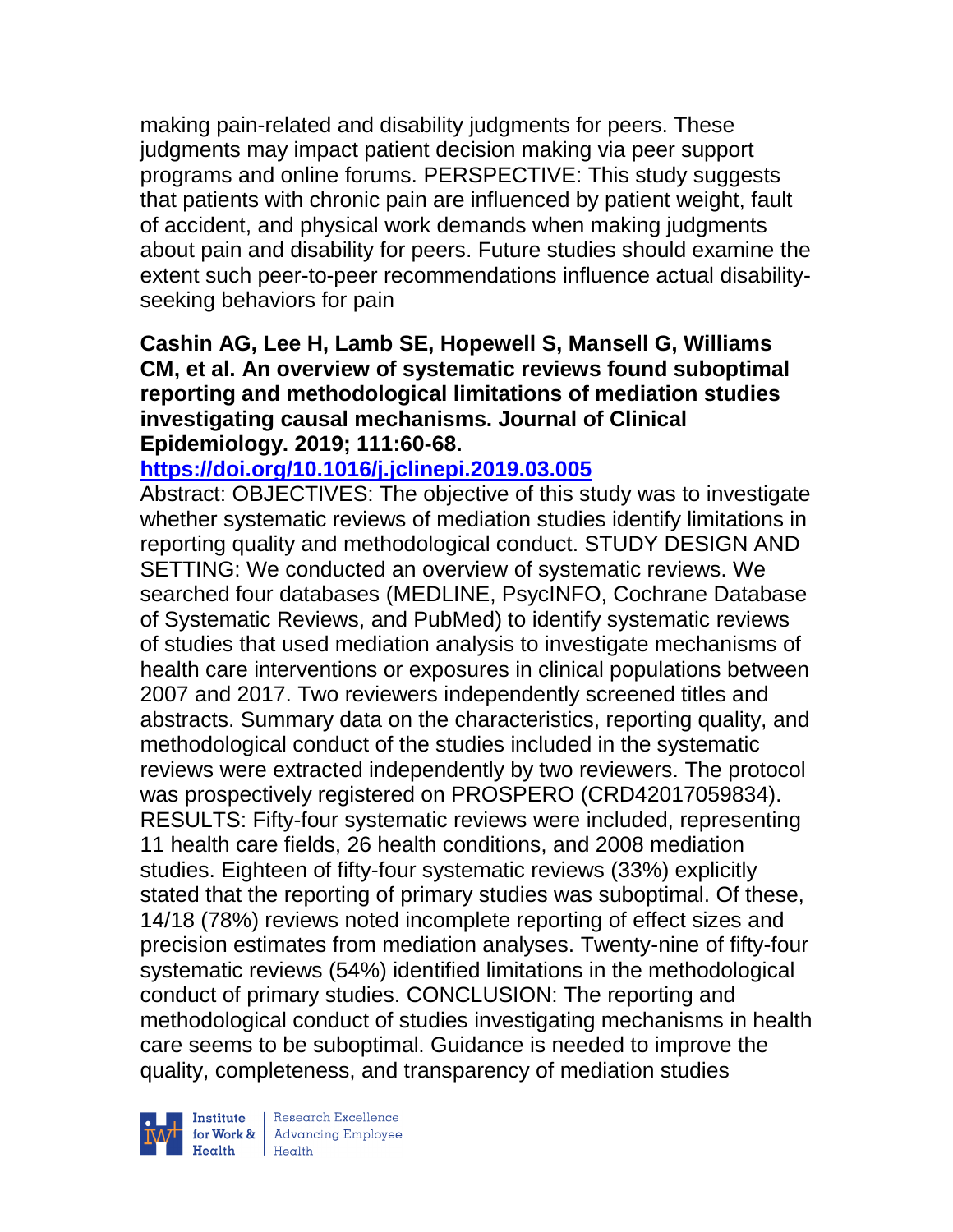## **Cavallari JM, Burch KA, Hanrahan J, Garza JL, and Dugan AG. Safety climate, hearing climate and hearing protection device use among transportation road maintainers. American Journal of Industrial Medicine. 2019; 62(7):590-599.**

## **<https://doi.org/10.1002/ajim.22970>**

Abstract: BACKGROUND: It is important to understand workplace factors including safety climate that influence hearing protection device (HPD) use. We sought to investigate the association between HPD use, safety climate, and hearing climate, a new measure specific to hearing. METHODS: A survey was developed and distributed among transportation "maintainers" who perform road maintenance and repair. A new hearing climate measure was designed by adapting a safety climate measure. HPD use was assessed by asking workers how often they wear HPD while in noise. The differences in safety climate and hearing climate were compared by the frequency of HPD use using analysis of variance. RESULTS: Among 166 maintainers, 54% reported always or almost always wearing HPD while noise exposed. High-frequency HPD users reported a statistically significant higher safety climate  $(P = 0.004)$ and hearing climate  $(P = 0.003)$ . CONCLUSIONS: Hearing climate predicts the frequency of HPD use and may be a useful measure when assessing and improving hearing conservation programs

## **Christie N and Ward H. The health and safety risks for people who drive for work in the gig economy. Journal of Transport & Health. 2019; 13:115-127.**

**<https://doi.org/10.1016/j.jth.2019.02.007>** 

**Dekkers-Sanchez PM and de Wind AE. Enhancing medical evaluations of sick-listed employees: an educational intervention to improve professional practice of physicians performing work ability assessments of employees on long-term sick leave. International Archives of Occupational & Environmental Health. 2019; 92(5):729-738. <https://doi.org/10.1007/s00420-019-01409-4>** 

Abstract: PURPOSE: Long-term sick leave (LTSL) is a complex phenomenon. Medical and non-medical factors can delay return-towork (RTW); therefore, the assessment of work ability is complicated. A checklist for identifying factors associated with delayed RTW was

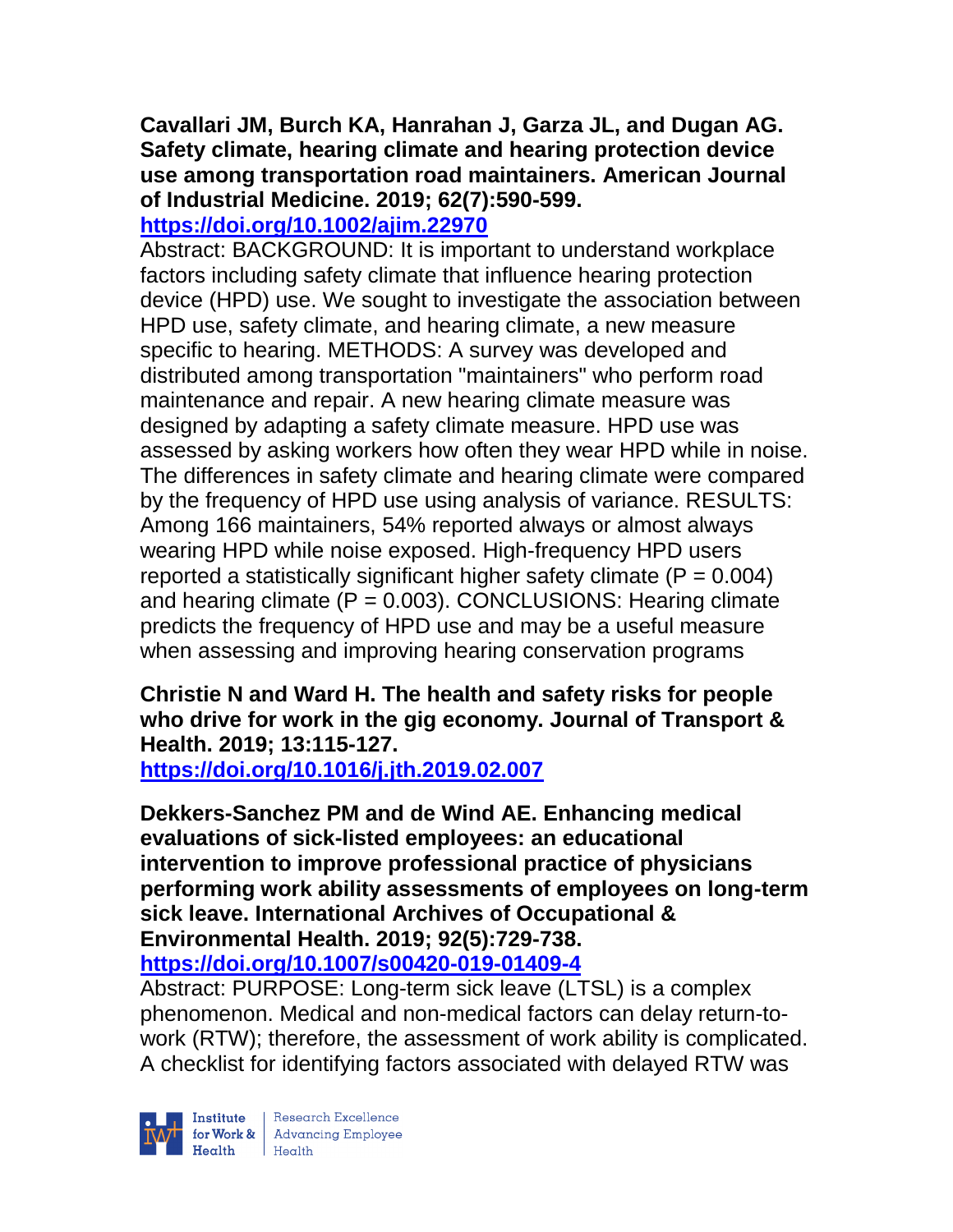developed in a prior study to facilitate the exploration of barriers and facilitators for RTW. The purpose of the present study was to determine if use of the checklist enhances professional practice of physicians performing work ability assessments of employees on long-term sick leave and whether the reporting of work ability assessments improved when using the checklist in the routinely practice-based context. METHODS: An educational intervention study was performed using qualitative framework analysis. Thirty-five Dutch physicians were asked to identify and report the barriers and facilitators for RTW and the consequences for the work ability and for the prognosis regarding work reintegration using the checklist. A prepost qualitative analysis of the medical records was performed using a gradual classification of the reporting of the work ability to evaluate the change in reporting following the educational intervention. RESULTS: A total of 337 work ability assessments were performed using the checklist. The identification of factors influencing RTW and the comprehensiveness of the medical records increased when compared with the reporting before the educational intervention. The reporting of the work ability assessments improved after the educational intervention. Most physicians reported at least one of the factors of the checklist. 72% participants reported and described adequately at least one factor. 48% participants reported how the factors influenced the work ability, 20% participants reported how the factors influenced the prognosis regarding RTW and 12% participants reported which advice was provided by the physician to influence the barriers for RTW. CONCLUSIONS: Use of the checklist enhances professional practice of physicians performing work ability assessments of employees on long-term sick leave and is associated with increased identification of barriers and facilitators for RTW. The use of the checklist should be considered to improve professional practice of physicians performing work ability assessments

**Hallman DM, Holtermann A, Bjorklund M, Gupta N, and Norregaard Rasmussen CD. Sick leave due to musculoskeletal pain: determinants of distinct trajectories over 1 year. International Archives of Occupational & Environmental Health. 2019; [Epub ahead of print].**

**<https://doi.org/10.1007/s00420-019-01447-y>** 

Abstract: PURPOSE: This study aimed to identify sub-groups of



 $\begin{tabular}{|l|} Institute & Research Excellence \\ \hline for Work & Advancing Employee \\ Health & Health \\ \end{tabular}$ | Research Excellence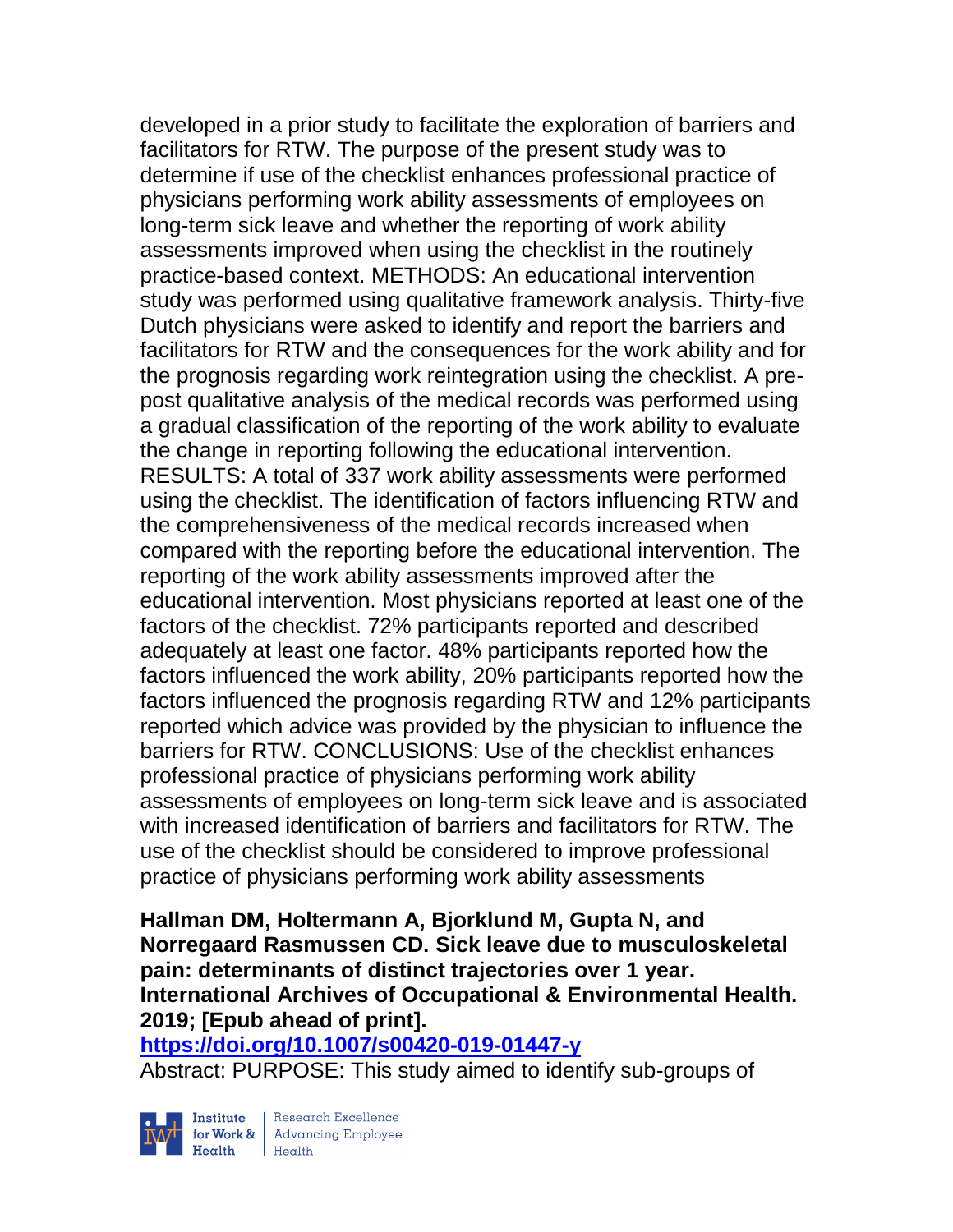workers with different trajectories of sick leave due to musculoskeletal pain over 1 year, and to investigate the extent to which the identified trajectories are associated with personal, occupational, lifestyle, and pain-related factors at baseline. METHODS: Data on 981 blue- and white-collar workers were analyzed in the DPHACTO cohort (2012- 2014). The number of days on sick leave due to pain was reported using text messages at 4-week intervals across 1 year. Latent class growth analysis was used to distinguish sub-groups with different trajectories of sick leave. A web-based questionnaire at baseline was used to assess personal, occupational (physical and psychosocial), lifestyle, and pain-related factors. Multinomial regression models were constructed to determine associations between baseline factors and trajectories of sick leave (referencing no sick leave), with adjustment for potential confounders. RESULTS: Four distinct subgroups were identified, with trajectories of sick leave due to pain ranging from no sick leave (prevalence 76%; average 0.5 days/year) to some days and increasing sick leave due to pain over 1 year (2%; 89 days/year). The increasing trajectory of sick leave was associated with higher perceived physical exertion, more time in manual work, less social community and influence at work, less leisure-time physical activity, smoking, and more severe symptoms (e.g., multisite pain, low back pain intensity, and pain interference).

CONCLUSIONS: We identified four distinct trajectories of sick leave due to musculoskeletal pain. The sub-group with increasing sick leave due to pain was associated with several modifiable physical and psychosocial factors at work and outside work, which may have implications for prevention

### **Kayes NM, Martin RA, Bright FA, Kersten P, and Pollock A. Optimizing the real-world impact of rehabilitation reviews: increasing the relevance and usability of systematic reviews in rehabilitation. European Journal of Physical & Rehabilitation Medicine. 2019; 55(3):331-341.**

**<https://doi.org/10.23736/S1973-9087.19.05793-9>[open access]** Abstract: BACKGROUND: Despite a growing portfolio of rehabilitation reviews, uptake of review findings into practice remains slow, with review findings perceived to be lacking in relevance and usability for stakeholders. Key aspects of review design, production and dissemination have been identified to contribute to this knowledge



| Research Excellence Finantium Research Excellence<br>
Finantium Research Employee<br>
Realth Health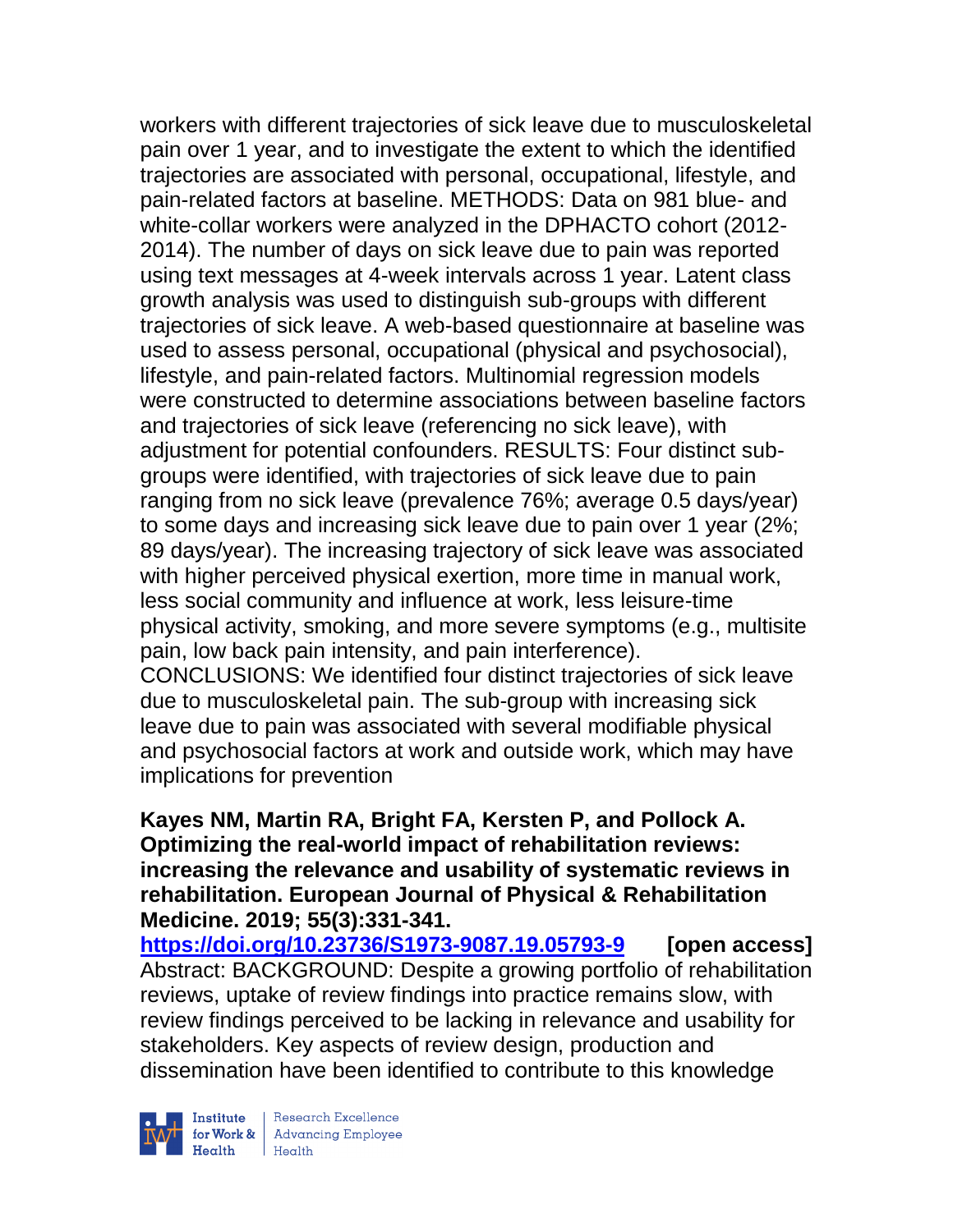translation (KT) gap. AIM: The aim of this study is to identify strategies relevant to rehabilitation review design, production and dissemination which have the potential to optimize uptake of review findings into practice. RESULTS: Two strategies are discussed, drawing on case examples of existing rehabilitation reviews, including: 1) involving stakeholders in review design, production and dissemination; and 2) moving towards theory-based, mixed methods review design. The merits of these strategies are discussed with reference to the unique and specific characteristics of the rehabilitation context, where there is complexity inherent in the multiple interacting components across population, intervention, context and implementation processes. CONCLUSIONS: Moving towards theory-based, mixed methods reviews which involve stakeholders may be a critical first step in supporting uptake of review findings into rehabilitation practice. Doing so also has the potential to support advances in knowledge and practice in rehabilitation through theory development, as well as creating the context for evidencebased practice

**Mazza D, Chakraborty SP, Brijnath B, Nowak H, Howell C, Brott T, et al. Diagnosing and managing work-related mental health conditions in general practice: new Australian clinical practice guidelines. Medical Journal of Australia. 2019; [Epub ahead of print].**

## **<https://doi.org/10.5694/mja2.50240>**

Abstract: INTRODUCTION: In Australia, mental health conditions (MHCs) arising from workplace factors are a leading cause of long term work incapacity and absenteeism. While most patients are treated in general practice, general practitioners report several challenges associated with diagnosing and managing workplace MHCs. This guideline, approved by the National Health and Medical Research Council and endorsed by the Royal Australian College of General Practitioners and the Australian College of Rural and Remote Medicine, is the first internationally to address the clinical complexities associated with diagnosing and managing work-related MHCs in general practice. MAIN RECOMMENDATIONS: Our 11 evidence-based recommendations and 19 consensus-based statements aim to assist GPs with: the assessment of symptoms and diagnosis of a work-related MHC; the early identification of an MHC



Institute Research Excellence<br>
for Work & Advancing Employee<br>
Health Health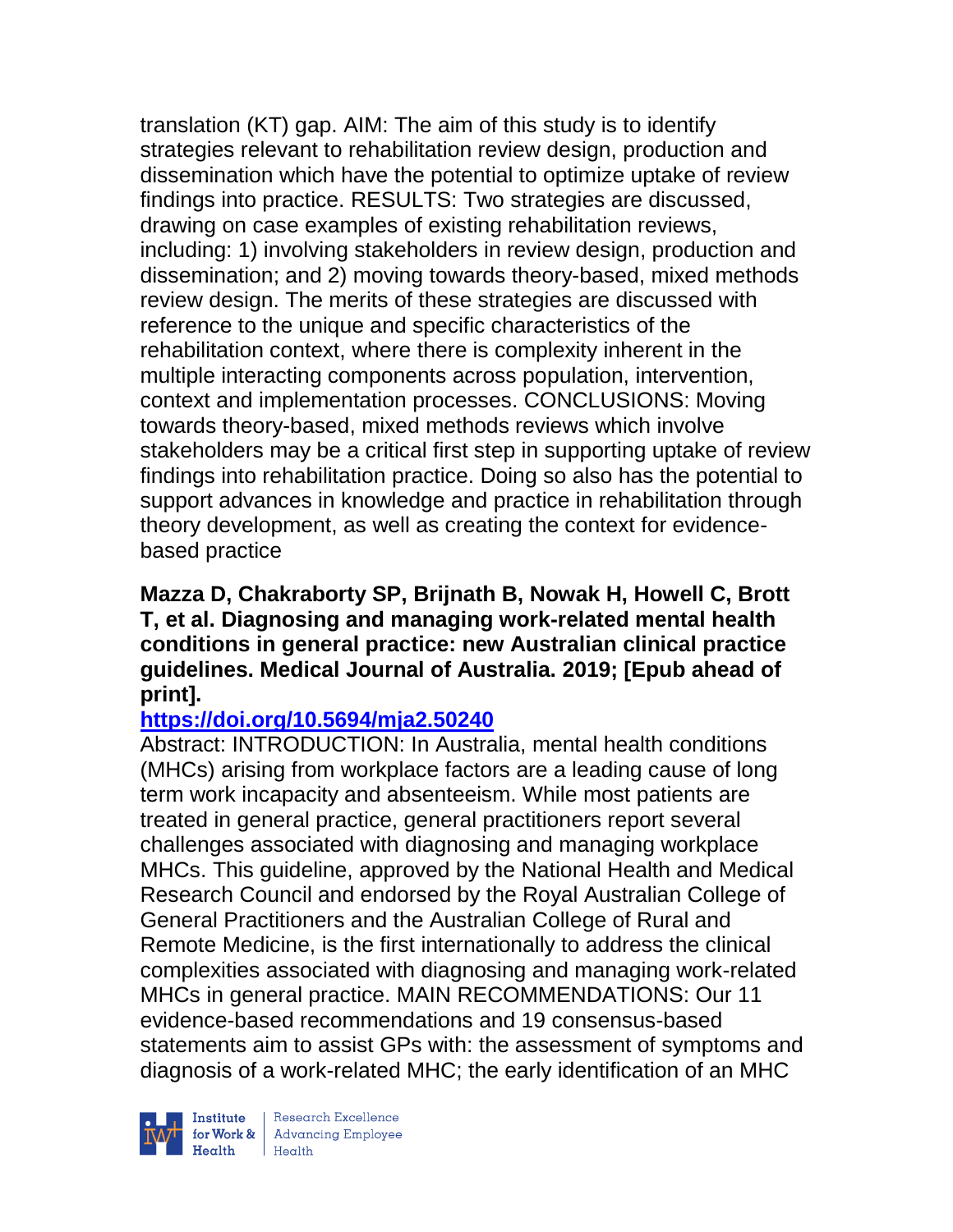that develops as a comorbid or secondary condition after an initial workplace injury; determining if an MHC has arisen as a result of work factors; managing a work-related MHC to improve personal recovery or return to work; determining if a patient can work in some capacity; communicating with the patient's workplace; and managing a work-related MHC that is not improving as anticipated. CHANGES IN MANAGEMENT AS RESULT OF THE GUIDELINE: This guideline will enhance care and improve health outcomes by encouraging: the use of appropriate tools to assist the diagnosis and determine the severity of MHCs; consideration of factors that can lead to the development of an MHC after a workplace injury; more comprehensive clinical assessments; the use of existing high quality guidelines to inform the clinical management of MHCs; consideration of a patient's capacity to work; appropriate communication with the workplace; and collaboration with other health professionals

#### **Mattson Molnar M, von Thiele Schwarz U, Hellgren J, Hasson H, and Tafvelin S. Leading for safety: a question of leadership focus. Safety and Health at Work. 2019; 10(2):180-187. <https://doi.org/10.1016/j.shaw.2018.12.001>**

Abstract: Background There is considerable evidence that leadership influences workplace safety, but less is known about the relative importance of different leadership styles for safety. In addition, a leadership style characterized by an emphasis and a focus on promoting safety has rarely been investigated alongside other more general leadership styles. Methods Data were collected through a survey to which 269 employees in a paper mill company responded. A regression analysis was conducted to examine the relative roles of transformational, transactional (management-by-exception active; MBEA), and safety-specific leadership for different safety behavioral outcomes (compliance behavior and safety initiative behaviors) and for minor and major injuries. Results A safety-specific leadership contributed the most to the enhanced safety of the three different kinds of leadership. Transformational leadership did not contribute to any safety outcome over and above that of a safety-specific leadership, whereas a transactional leadership (MBEA) was associated with negative safety outcomes (fewer safety initiatives and increased minor injuries). Conclusion The most important thing for leaders aiming at improving workplace safety is to continuously



 $\begin{tabular}{|l|} Institute & Research Excellence \\ \hline for Work & Advancing Employee \\ Health & Health \\ \end{tabular}$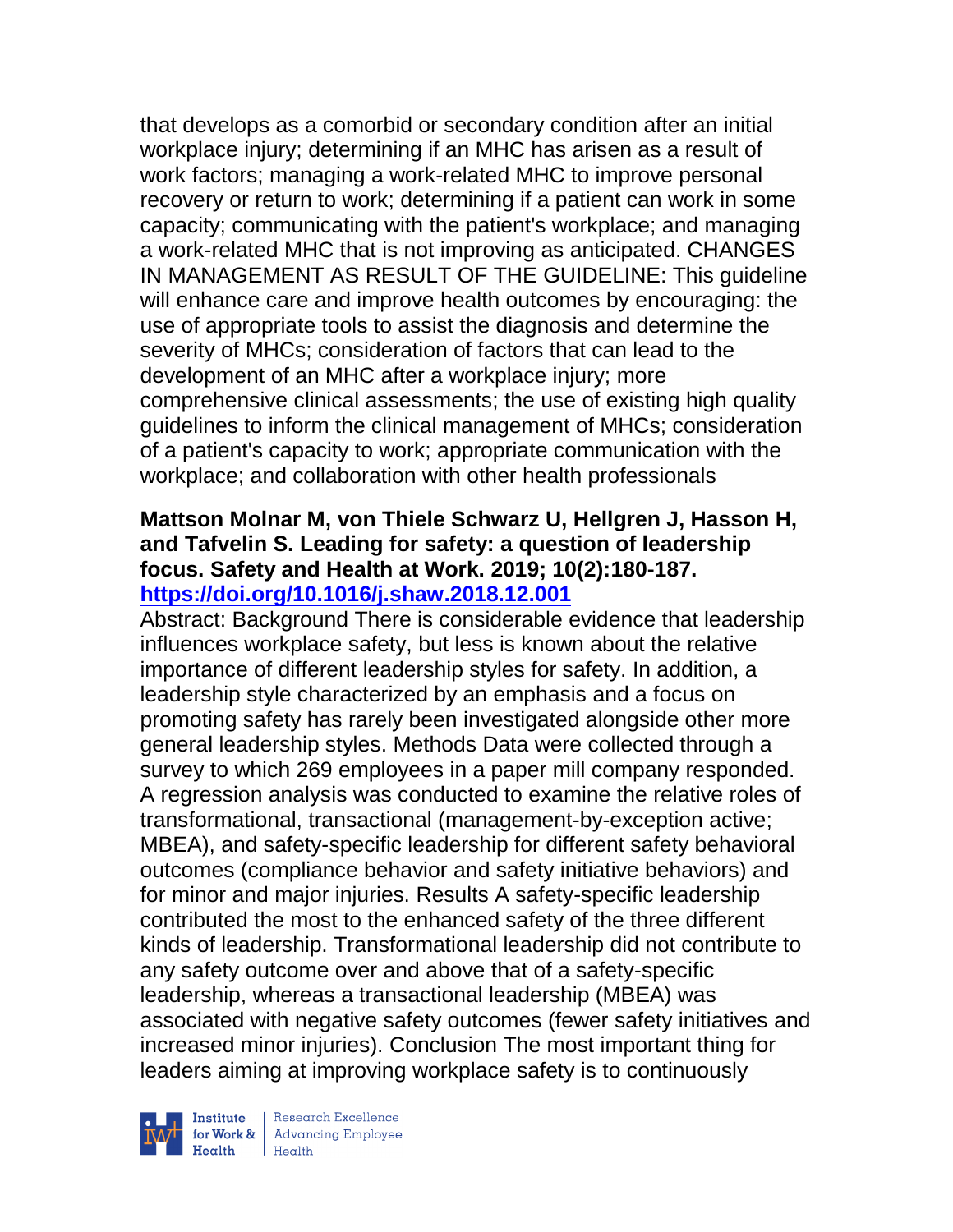emphasize safety, both in their communication and by acting as role models. This highlights the importance for leadership training programs aiming to improve safety to actually focus on safetypromoting communication and behaviors rather than general leadership. Furthermore, an overly monitoring and controlling leadership style can be detrimental to attempts at achieving improved workplace safety

**Navarro A, Salas-Nicas S, Llorens C, Moncada S, Molinero-Ruiz E, and Morina D. Sickness presenteeism: are we sure about what we are studying? A research based on a literature review and an empirical illustration. American Journal of Industrial Medicine. 2019; 62(7):580-589.**

### **<https://doi.org/10.1002/ajim.22982>**

Abstract: BACKGROUND: There has been an increasing interest in studying sickness presenteeism (SP). An ever-increasing amount of scientific literature is published using this term, yet there appears to be considerable heterogeneity in how it is assessed, which could result in substantial differences in the definition and interpretation of the phenomenon really being studied. We aim to discuss what really is being studied, depending on how the phenomenon is operationalized, measured, and analyzed. METHODS: A study based on a literature review and an empirical illustration using data of the third Spanish Psychosocial Risks Survey (2016). RESULTS: Differences are observed based on the population in which SP is measured, the cut-off points used to define a worker as presenteeist, the reasons for an SP episode and even an analysis of the phenomenon treated as a count or as a dichotomous. CONCLUSIONS: Without being completely exclusive, it seems that restricting the population of analysis to only those workers who consider that they should not have gone to work due to their health, and/or establishing low cut-off points to define someone as presenteeist, would more clearly delimit the study of SP to the exercise of a right to sick leave. In contrast, working with the entire population or using high cut-off points appears to relate the study of SP more with health status and less with the exercise of rights. On the other hand, taking the reasons for SP into account would probably help to improve interpretation of the phenomenon



| Research Excellence for Work & Advancing Employee<br>Health Health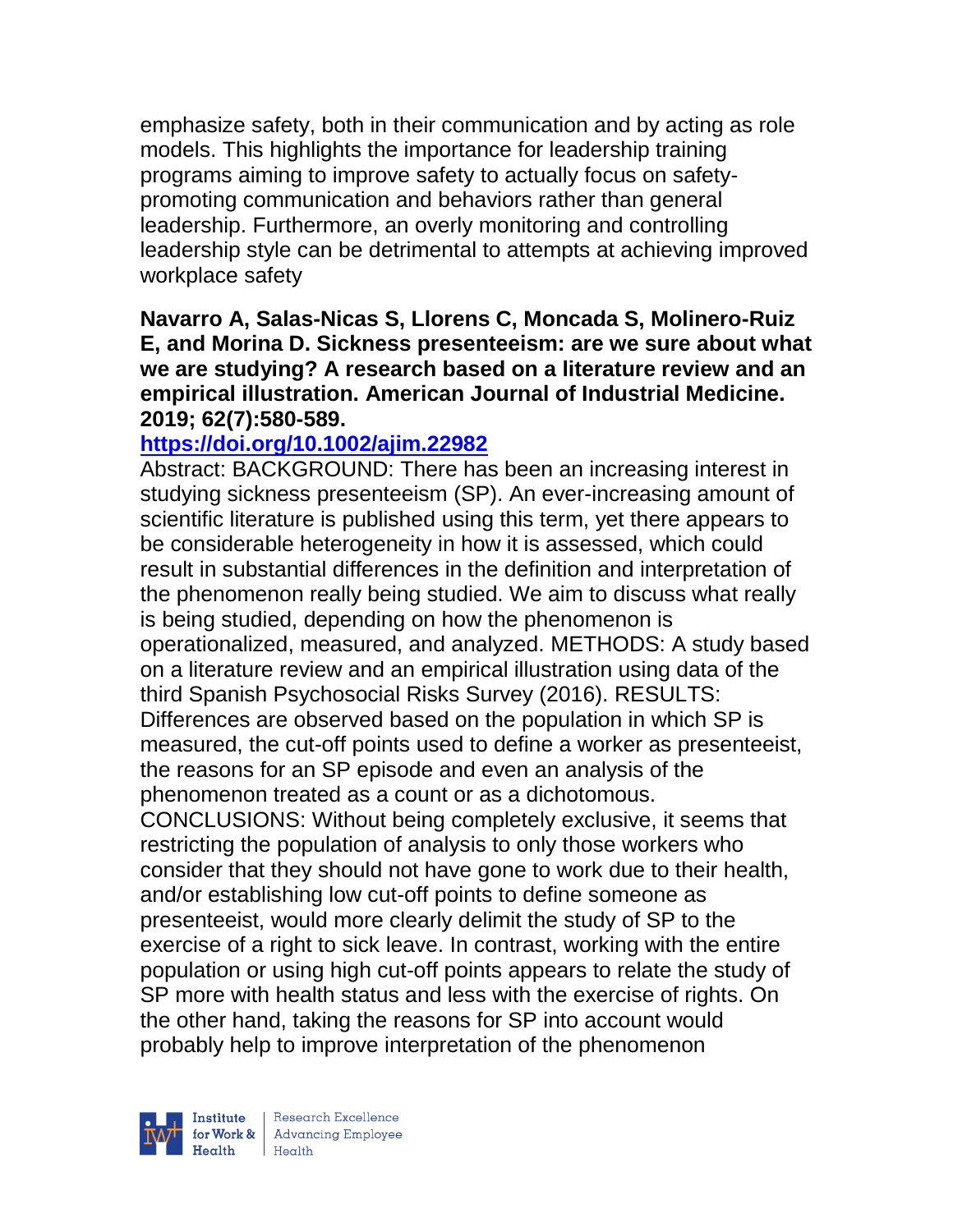**Owens JD, Hegmann KT, Thiese MS, and Phillips AL. Impacts of adherence to evidence-based medicine guidelines for the management of acute low back pain on costs of worker's compensation claims. Journal of Occupational & Environmental Medicine. 2019; 61(6):445-452.** 

**<https://doi.org/10.1097/JOM.0000000000001593>[open access]** Abstract: OBJECTIVE: American College of Occupational and Environmental Medicine's (ACOEM's) evidence-based guidelines for acute low back pain (LBP) were used to assess relationships between guideline adherence and worker's compensation costs. METHODS: Treatments at first appointments were abstracted. Two scoring tools were utilized to assess each patient's treatment plan. One score assessed ACOEM Guideline compliance while the second utilized mean expert scores of the perceived value of each treatment. Claim costs were log-transformed and compared with scores. RESULTS: There is a significant trend between increased compliance and decreasing costs. Medical and total costs trended lower by an average \$352.90 and \$586.20 per unit of compliance score respectively. No outlier cost claims were in the best guidelines compliance groups. CONCLUSION: This study shows a statistically significant trend in the relationship between adherence to ACOEM guidelines for initial management of work-related LBP and decreasing claim costs

**Pryor P, Hale A, and Hudson D. Development of a global framework for OHS professional practice. Safety Science. 2019; 117:404-416.** 

**<https://doi.org/10.1016/j.ssci.2019.04.033>** 

**Reichard A, Stransky M, Brucker D, and Houtenville A. The relationship between employment and health and health care among working-age adults with and without disabilities in the United States. Disability and Rehabilitation. 2019; 41(19):2299- 2307.** 

**<https://doi.org/10.1080/09638288.2018.1465131>** 

Abstract: Purpose: To better understand the relationship between employment and health and health care for people with disabilities in the United States (US). Methods: We pooled US Medical Expenditure Panel Survey (2004-2010) data to examine health status, and access

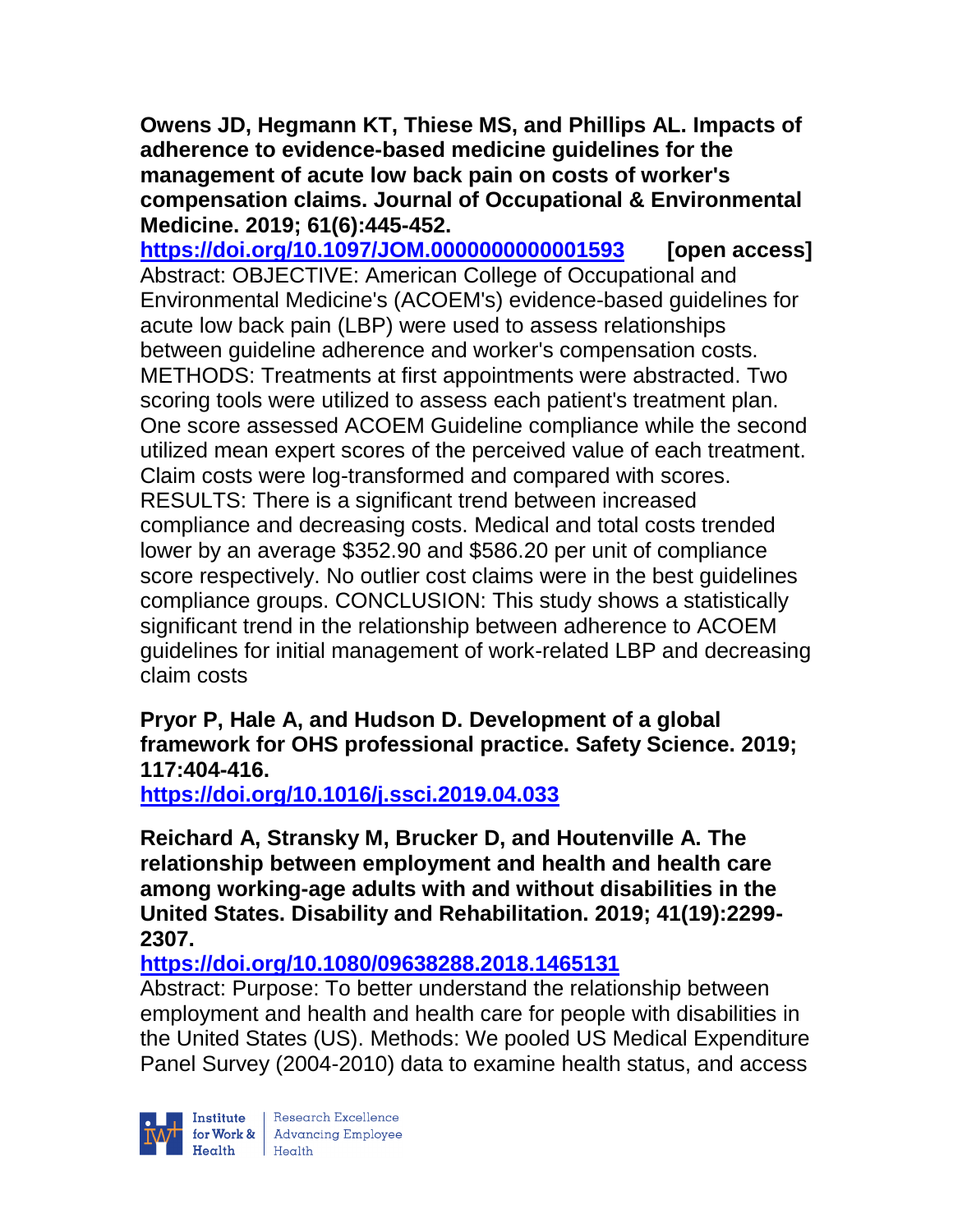to health care among working-age adults, comparing people with physical disabilities or multiple disabilities to people without disabilities, based on their employment status. Logistic regression and least squares regression were conducted, controlling for sociodemographics, health insurance (when not the outcome), multiple chronic conditions, and need for assistance. Results: Employment was inversely related to access to care, insurance, and obesity. Yet, people with disabilities employed in the past year reported better general and mental health than their peers with the same disabilities who were not employed. Those who were employed were more likely to have delayed/forgone necessary care, across disability groups. Part-time employment, especially for people with multiple limitations, was associated with better health and health care outcomes than full-time employment. Conclusion: Findings highlight the importance of addressing employment-related causes of delayed or foregone receipt of necessary care (e.g., flex-time for attending appointments) that exist for all workers, especially those with physical or multiple disabilities. Implications for rehabilitation These findings demonstrate that rehabilitation professionals who are seeking to support employment for persons with physical limitations need to ensure that overall health concerns are adequately addressed, both for those seeking employment and for those who are currently employed. Assisting clients in prioritizing health equally with employment can ensure that both areas receive sufficient attention. Engaging with employers to develop innovative practices to improve health, health behaviors and access to care for employees with disabilities can decrease turnover, increase productivity, and ensure longer job tenure

# **Wrona RM. Medical data mining: the search for knowledge in workers' compensation claims. American Journal of Industrial Medicine. 2019; [Epub ahead of print].**

**<https://doi.org/10.1002/ajim.22990>** 

Abstract: Workers' compensation claims data are an underutilized source of research data. Data mining is a step in the process of knowledge discovery. This report is an inquiry into the question of whether data mining can be used to expand the research potential of workplace injury claims. A descriptive data-mining method is used to avoid the hazards of predictive data mining. A key decision in



| Research Excellence for Work & Advancing Employee<br>Health Health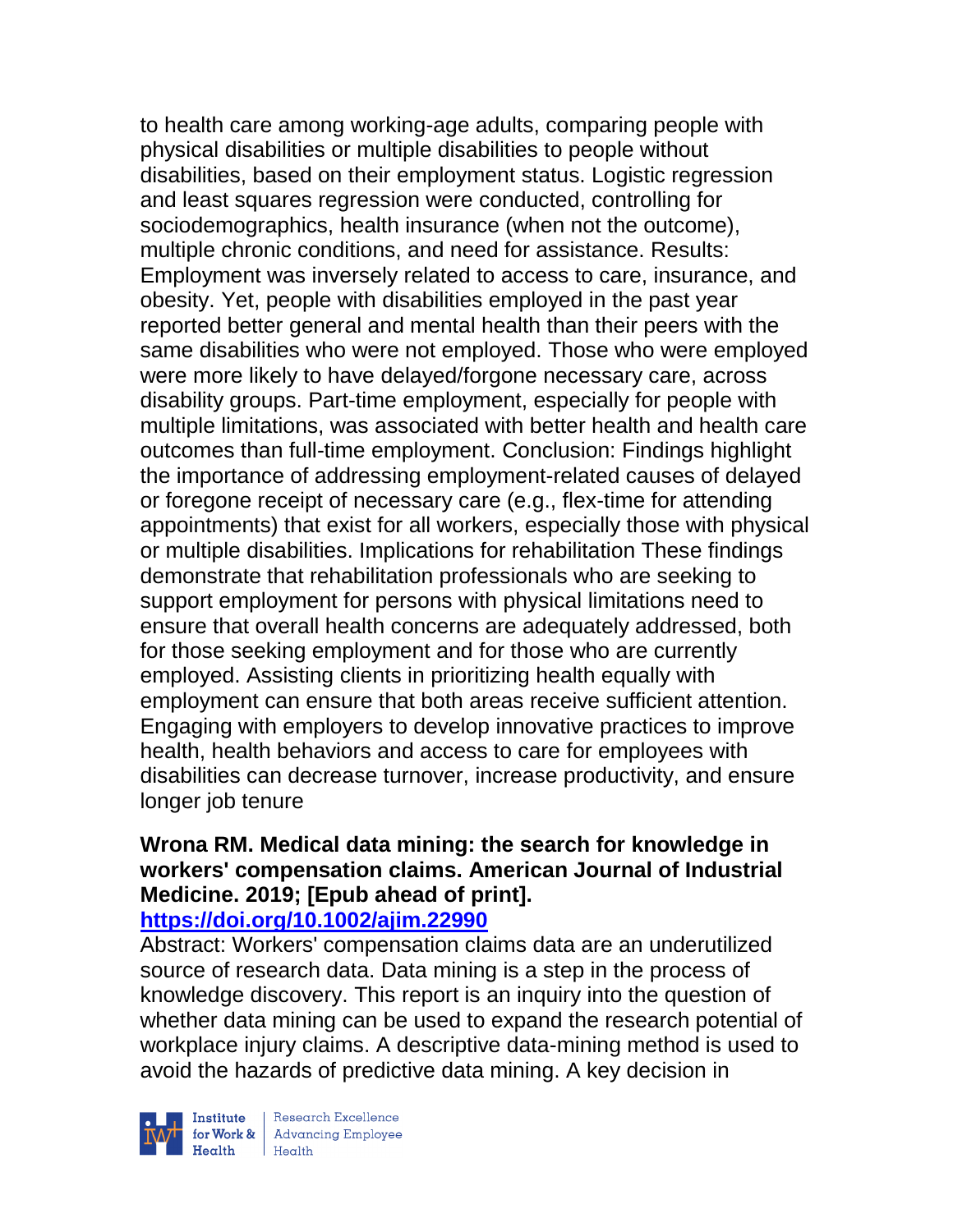descriptive data mining is the selection of the descriptive variables to be included. A major purpose of claims processing is documentation of benefit decisions. This documentation is used in selecting the case records embedded in a claim history. This novel process is called beneficiation not only because of the obvious reference to benefit but also because it is a mining term that describes a process that further refines metallic ores. Claim beneficiation identified four data forms that contain descriptive information about workplace injury claim data. They are the first report of injury, the activity prescription form, a functional capacity evaluation, and a physical capability estimate. When the data variables from these forms are combined they become a workplace injury case registry history which is a new frontier for research in injury epidemiology

**Zahiri Harsini A, Ghofranipour F, Sanaeinasab H, and Amin Shokravi F. A randomised controlled trial of an educational intervention to promote safe behaviours in petrochemical workers: a study protocol. BMC Public Health. 2019; 19(1):776. <https://doi.org/10.1186/s12889-019-7126-1>[open access]** Abstract: BACKGROUND: The worldwide concern about safety has created a need for new and effective strategies to improve safety in the workplace. Based on reported studies, approximately 90% of workplace accidents are due to unsafe behaviour and human error. Therefore, the most important strategy in reducing the rate of these accidents is training workers regarding safe behaviour and avoiding human error. There is limited research on understanding the barriers to promoting safe behaviour amongst petrochemical workers. This paper presents a protocol for an intervention study, using training sessions in combination with an educational software (application). The intervention aims to both promote workers' safe behaviour and reduce the rate of occupational accidents. METHODS: One hundred seventy-six workers will be recruited to this study from an Iranian petrochemical industry. The study is Mixed Methods Research (MMR) which will be carried out in two phases. In the first phase, using a qualitative approach, in-depth interviews will identify the causes of unsafe behaviour in the petrochemical industry. In the second phase, models of safe behaviour used in workplaces and the petrochemical industry will be investigated. The findings of the first phase will be matched with the constructs of these models to produce